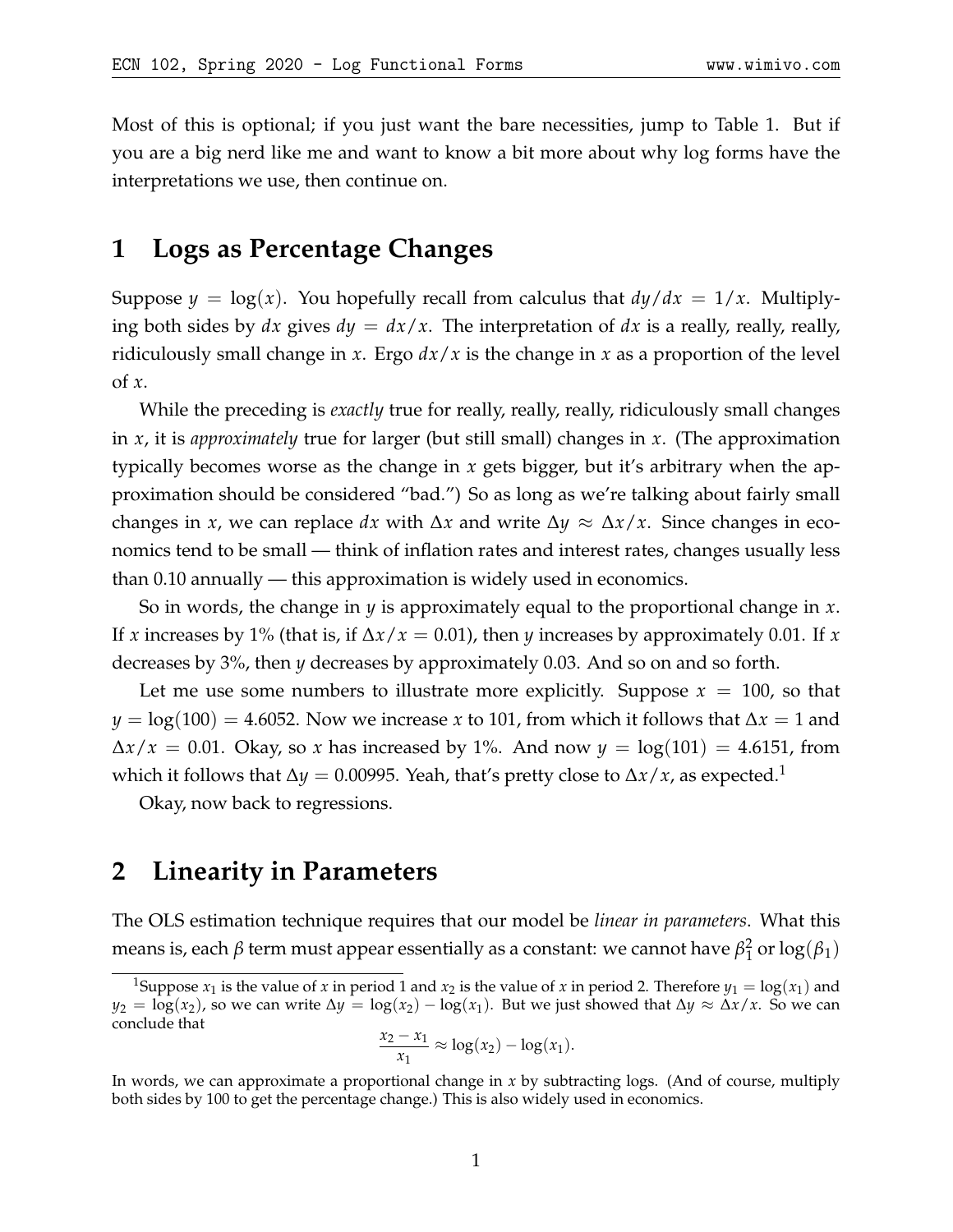or *β*1*β*2, for instance. This is because the OLS technique is only able to solve explicitly for each *β* if they appear in a linear fashion.

However, this does not necessitate that the model be linear in *variables*. There is no reason why we can't specify a model of the form

$$
y = \beta_1 + \beta_2 \log(x) + u
$$

if we think it is useful to do so.<sup>[2](#page-1-0)</sup> And it certainly might be useful to do so. Consider the relationship between healthcare expenditure and life expectancy. We would expect more healthcare expenditure to be correlated with higher life expectancy, but at a diminishing rate (since there is a natural limit to life expectancy that medical treatment cannot overcome). So it wouldn't make sense to impose a linear relationship on healthcare expenditure and life expectancy; instead, use a log to capture diminishing returns to healthcare expenditure.



FIGURE 1: Specifying a logarithmic relationship (green) generates a better fit of the data compared to a linear relationship (red).

## **3 Functional Forms**

There are an infinite number of ways we could specify such a model. I focus on three due to their salient economic interpretations. It will be assumed throughout that the zero conditional mean assumption holds; this implies that *x* and *u* are uncorrelated. In practice, this means that when we change *x*, there is no change in *u* on average. This is useful because we take derivatives, for which the zero conditional mean assumption implies that  $du/dx = 0$ .

<span id="page-1-0"></span><sup>&</sup>lt;sup>2</sup>If you'd like, you can define  $v \equiv \log(x)$  and rewrite the model as  $y = \beta_1 + \beta_2 v + u$ , from which it is obvious that the model exhibits the same form as that with which we are familiar.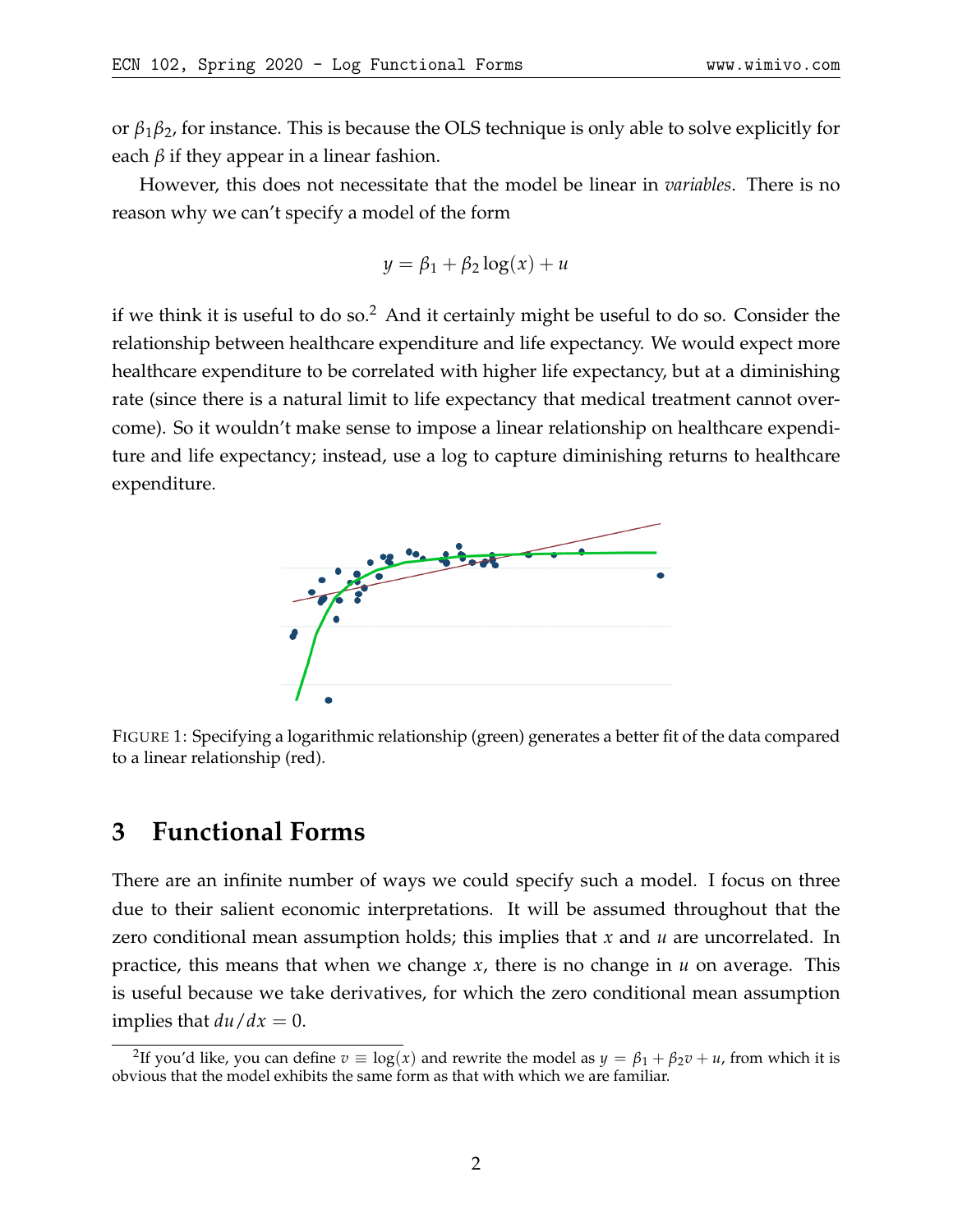#### **3.1 Linear-Linear Regression**

A **linear-linear** regression is of the form

$$
y = \beta_1 + \beta_2 x + u. \tag{1}
$$

It is named as such because the dependent variable is linear (it's simply *y*) and the regressor variable is also linear (it's simply *x*). The interpretation is that an increase in *x* by one unit is associated with a change in *y* of *β* units. This is the regression we've been focusing on.

#### **3.2 Linear-Log Regression**

A **linear-log** regression is of the form

$$
y = \beta_1 + \beta_2 \log(x) + u. \tag{2}
$$

Although  $log(x)$  may do a better job of capturing the data or a salient economic phenomenon, we are not interested in how a change in  $log(x)$  will affect *y*; we are interested in how a change in *x* will affect *y*. We'll have to do a little work to squeeze out that information, but it's not so bad. First, we can take the derivative of both sides with respect to *x*, which yields

$$
\frac{dy}{dx} = \frac{\beta_2}{x}.
$$

Now multiply both sides by *dx*, and then multiply the right-hand size by 100/100. Moving around the 100 factors, we end up with

$$
dy = \frac{\beta_2}{100} \left( \frac{dx}{x} \times 100 \right).
$$

Notice that the term in parentheses is the percentage change in *x*.

Although calculus operations are in terms of infinitesimally small changes *dy* and *dx*, the equation still constitutes a valid approximation for small changes ∆*y* and ∆*x*. In practice, we will typically consider %∆*x* = 1. The interpretation in words is: the change in the level of *y* equals *β*2/100 times the percentage change in *x*,

$$
\Delta y \approx \frac{\beta_2}{100} \times \% \Delta x. \tag{3}
$$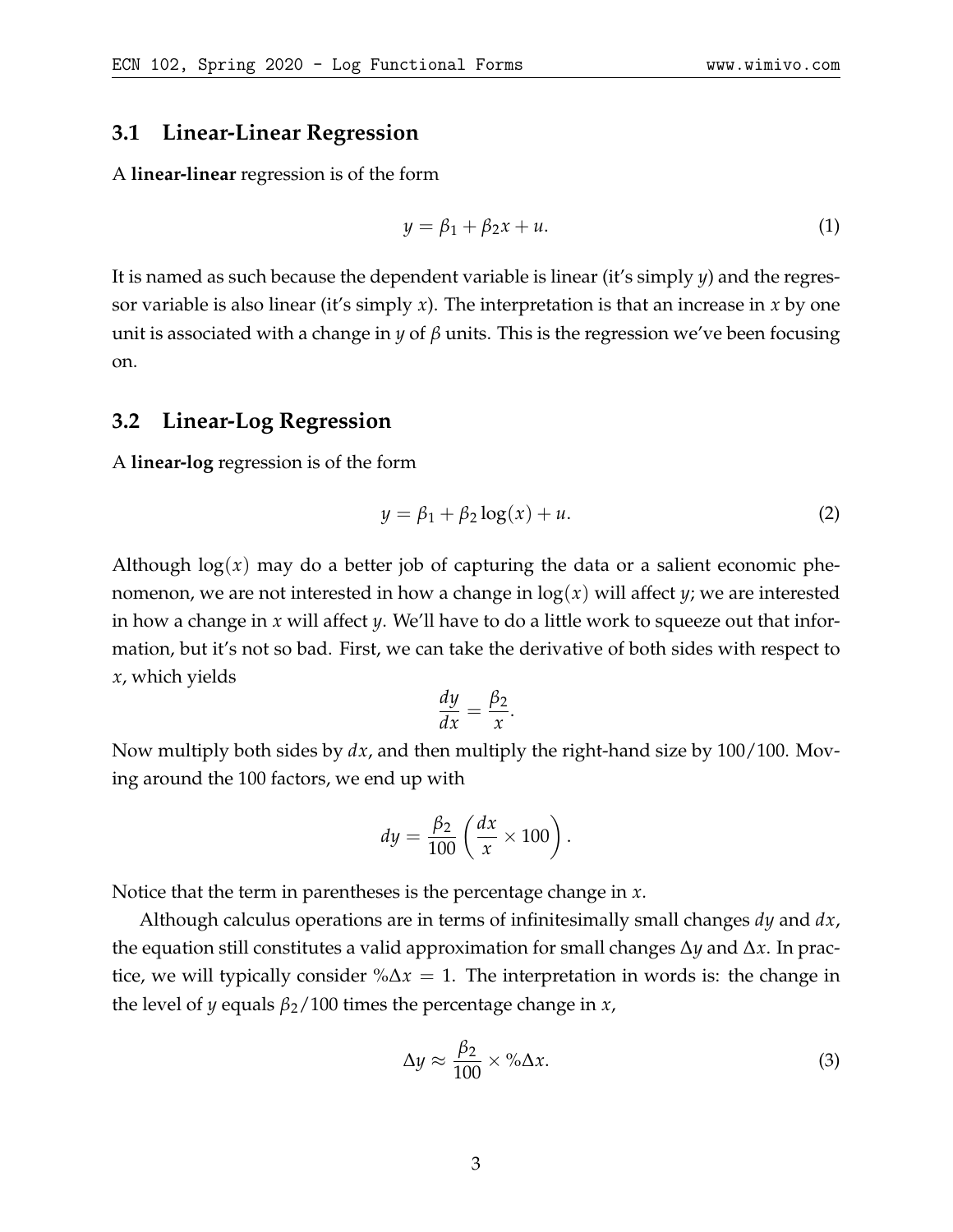#### **3.3 Log-Linear Regression (Semi-Elasticity)**

A **log-linear** regression is of the form

$$
\log(y) = \beta_1 + \beta_2 x + u. \tag{4}
$$

To interpret, start by taking the derivative of both sides with respect to *x*, which yields

$$
\frac{d\log(y)}{dx} = \beta_2.
$$

In order to squeeze *y* out of the left-hand side, we will appeal to the chain rule of calculus. In particular, we can write

$$
\frac{d\log(y)}{dy}\frac{dy}{dx} = \beta_2.
$$

We know that  $d \log(y)/dy = 1/y$ , so let's make that substitution. Let's also multiply both sides by  $100 \times dx$ , which yields

$$
\frac{dy}{y} \times 100 = (100 \times \beta_2) dx.
$$

In words: the percentage change in *y* equals  $100 \times \beta_2$  times the change in the level of *x*,

$$
\% \Delta y \approx 100 \beta_2 \times \Delta x. \tag{5}
$$

In this form, coefficient  $\beta_2$  is referred to as the **semi-elasticity** of *y* with respect to *x*.

#### **3.4 Log-Log Regression (Elasticity)**

A **log-log** regression is of the form

$$
\log(y) = \beta_1 + \beta_2 \log(x) + u. \tag{6}
$$

To interpret, take the derivative of both sides with respect to *x*, which gives

$$
\frac{d\log(y)}{dx} = \frac{\beta_2}{x}.
$$

Use the chain rule again on the right-hand side so that

$$
\frac{d \log(y)}{dy} \frac{dy}{dx} = \frac{\beta_2}{x}.
$$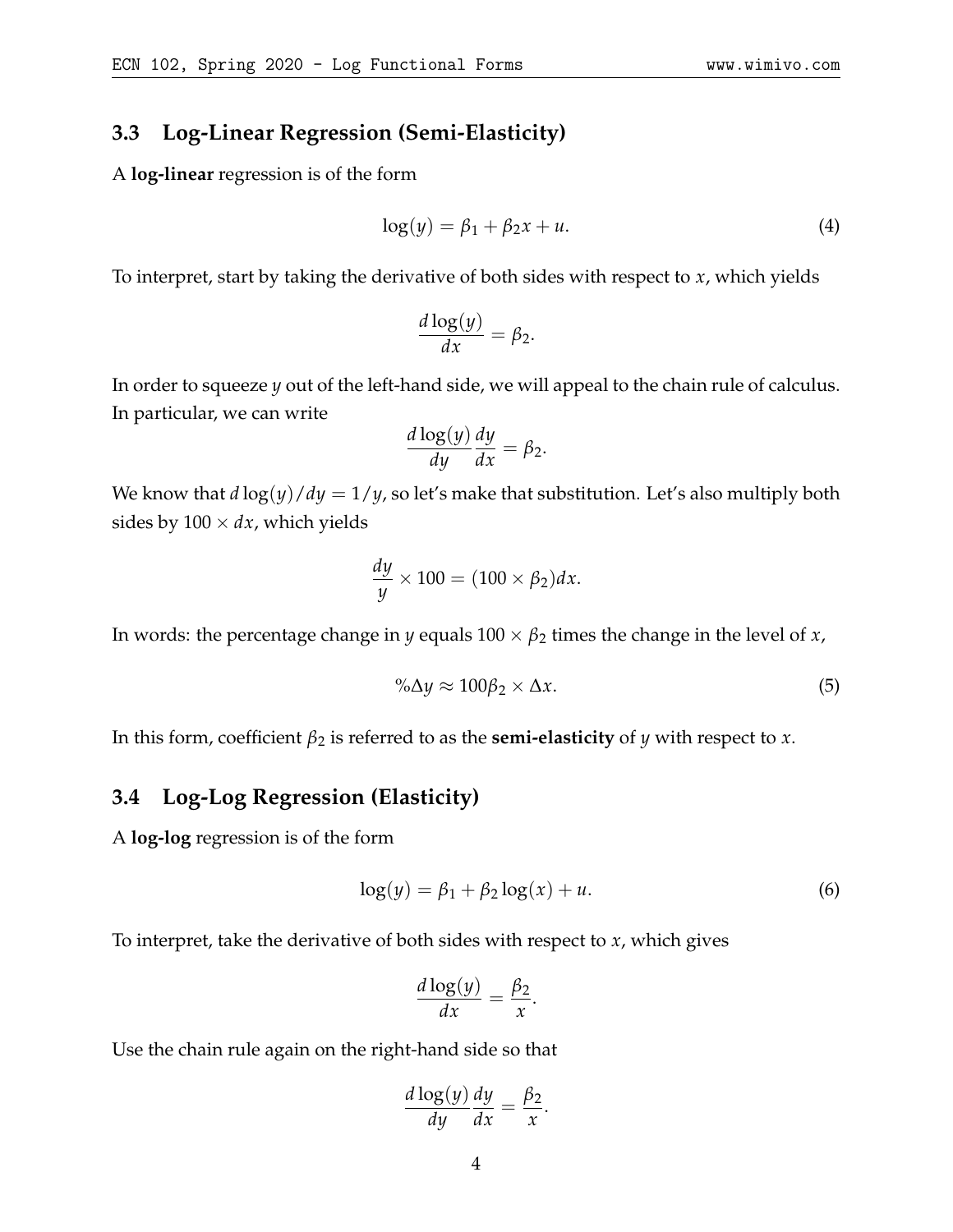$$
\frac{dy}{y} \times 100 = \beta_2 \left( \frac{dx}{x} \times 100 \right).
$$

In words: the percentage change in *y* is equal to  $\beta_2$  times the percentage change in *x*,

$$
\% \Delta y \approx \beta_2 \times \% \Delta x. \tag{7}
$$

In this form, coefficient  $\beta_2$  is referred to as the **elasticity** of *y* with respect to *x*, which you hopefully remember from a microeconomics course.

## **4 Summary**

Again, there are a multitude of other functional forms we could consider, e.g. quadratic forms, that are useful in certain contexts. Those will be discussed later as they become pertinent. But for now, the following table summarizes the four functional forms introduced here.

<span id="page-4-0"></span>

| Model                           | Dependent Variable | Regressor     | Interpretation of $\beta_2$                               |
|---------------------------------|--------------------|---------------|-----------------------------------------------------------|
| linear                          | $\mathcal{Y}$      | $\mathcal{X}$ | $\Delta y = \beta_2 \times \Delta x$                      |
| linear-log                      | $\mathcal{Y}$      | log(x)        | $\Delta y \approx \frac{\beta_2}{100} \times \% \Delta x$ |
| log-linear<br>(semi-elasticity) | log(y)             | $\mathcal{X}$ | $\% \Delta y \approx 100 \beta_2 \times \Delta x$         |
| log-log<br>(elasticity)         | log(y)             | $\log(x)$     | % $\Delta y \approx \beta_2 \times \% \Delta x$           |

TABLE 1: Common log functional forms and their interpretations. You might want to consider interpreting ∆ as "difference in" rather than "change in" to avoid unintentional causal interpretation. For example, the log-linear regression says that we expect the percentage difference in *y* to be 100*β*<sup>2</sup> times the difference in *x*. More concretely, when we consider a value of *x* that is larger by 1 unit, we expect to see a value of *y* that is larger by 100*β*<sup>2</sup> percent.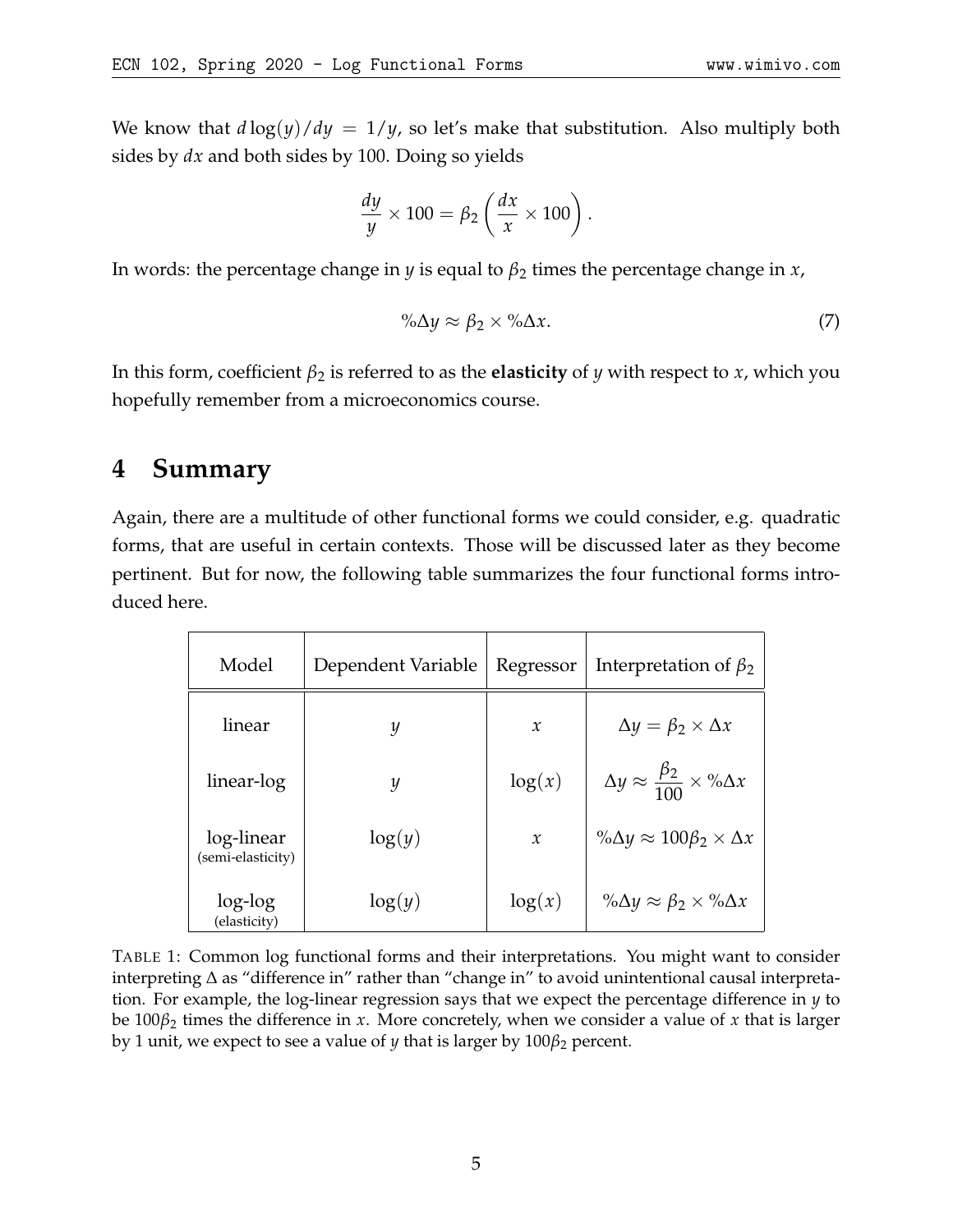# **5 Life Expectancy and Healthcare Expenditure**

Consider data with three variables: country, life expectancy at birth, and healthcare spending per-capita in 2015. As can be asceratined from the Stata output that follows, the linearlinear regression

lifeexpect =  $\beta_1 + \beta_2$ hcspending + *u* 

gives goodness-of-fit measure  $R^2=0.363$ . The linear-log regression as suggested earlier,

lifeexpect =  $\beta_1 + \beta_2 \log(\text{hcspending}) + u$ ,

gives goodness-of-fit measure  $R^2 = 0.542$ , implying a better fit. The interpretation of the linear-log model is that a 1% increase in healthcare spending is associated with, on average, an increase in life expectancy by about 0.0465 years.

. regress lifeexpect hcspending Source | SS df MS Number of obs = 44 - - - - - - - - - - - - -+ - -- - - - - - - - - - - - - - - - - - - - - - - - - - - - - - - - F (1 , 42) = 23.93 Model | 394.963176 1 394.963176 Prob > F = 0.0000 Residual | 693.098579 42 16.5023471 R - squared = 0.3630 - - - - - - - - - - - - -+ -- - - - - - - - - - - - - - - - - - - - - - - - - - - - - - - - - Adj R - squared = 0.3478 Total | 1088.06175 43 25.3037617 Root MSE = 4.0623 -- --- --- --- --- --- --- --- --- --- --- --- --- --- --- --- ---- --- --- --- --- --- --- --- --- -- lifeexpect | Coef. Std. Err. t P>|t| [95% Conf. Interval] - - - - - - - - - - - - -+- - - - - - - - - - - - - - - - - - - - - - - - - - - - - - - - - - - - - - - - - - - - - - - - - - - - - - - - - - - - - - - hcspending | .0014559 .0002976 4.89 0.000 .0008553 .0020565 \_ cons | 73.98101 1.148863 64.39 0.000 71.66251 76.29951 -- --- --- --- --- --- --- --- --- --- --- --- --- --- --- --- ---- --- --- --- --- --- --- --- --- --- . gen loghc = log ( hcspending ) . regress lifeexpect loghc ress life<br>expect loghc<br>Source | SS df MS Number of obs = 44<br> $F(1, 42) = 49.67$ <br> $F(1, 42) = 49.67$ <br> $F(1, 42) = 0.0000$ <br> $F(5418)$ - - - - - - - - - - - - -+ - - - - - - - - - - - - - - - - - - - - - - - - - - - - - - - - - - F (1 , 42) = 49.67 Model | 589.550424 1 589.550424 Prob > F = 0.0000 Residual | 498.511331 42 11.8693174 R - squared = 0.5418 - - - - - - - - - - - - -+ - - - - - - - - - - - - - - - - - - - - - - - - - - - - - - - - - - Adj R - squared = 0.5309 Total | 1088.06175 43 25.3037617 Root MSE = 3.4452 -- --- --- --- --- --- --- --- --- --- --- --- --- --- --- --- ---- --- --- --- --- --- --- --- --- -- lifeexpect | Coef. Std. Err. t P>|t| [95% Conf. Interval] - - - - - - - - - - - - -+ - - - - - - - - - - - - - - - - - - - - - - - - - - - - - - - - - - - - - - - - - - - - - - - - - - - - - - - - - - - - - - - -

-- --- --- --- --- --- --- --- --- --- --- --- --- --- --- --- ---- --- --- --- --- --- --- --- --- ---

loghc | 4.646454 .6592863 7.05 0.000 3.31596 5.976947 \_ cons | 42.30245 5.19564 8.14 0.000 31.81723 52.78768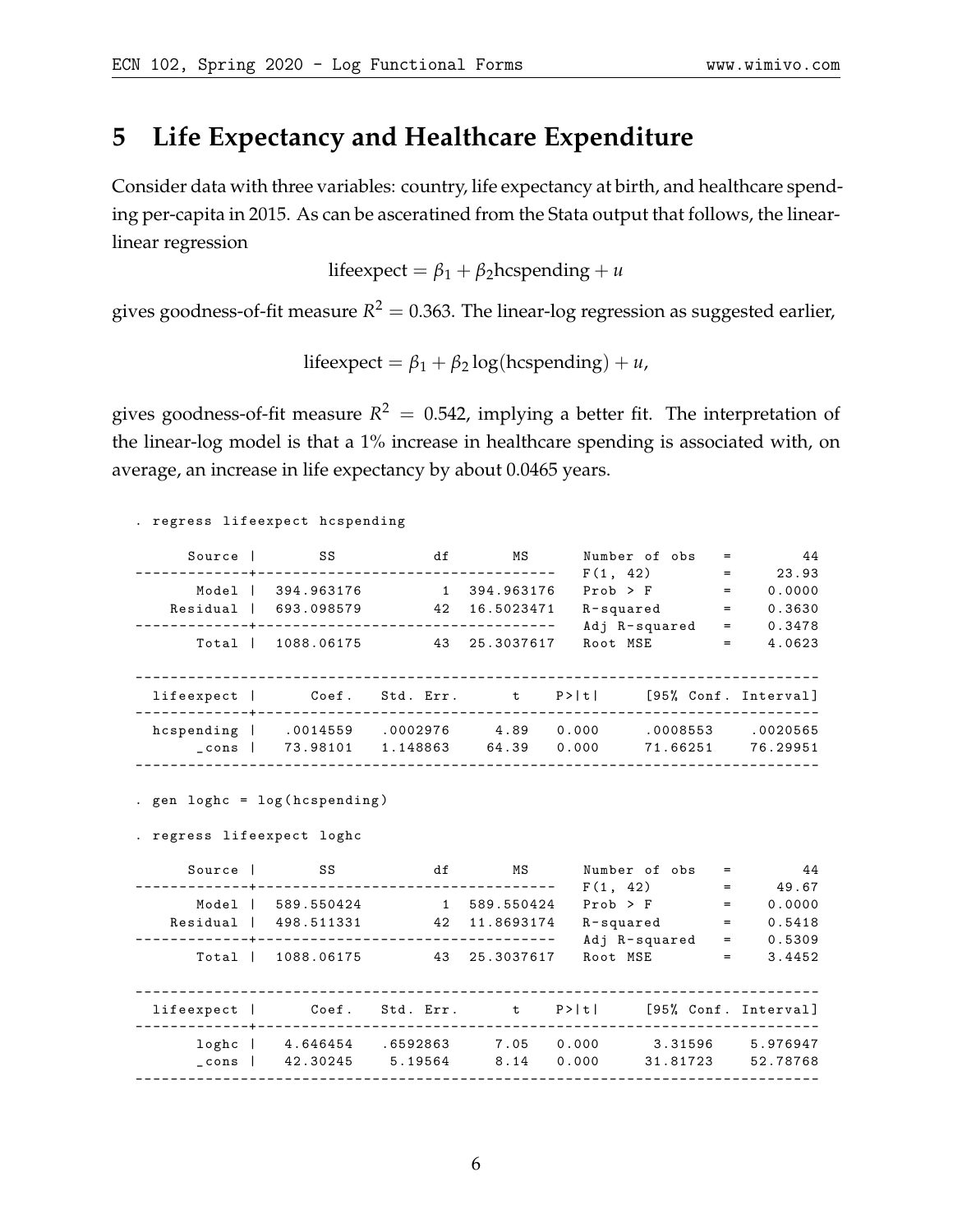There's an **important caveat** in comparing the *R* <sup>2</sup> of different models: it is *not* meaningful to compare the *R* <sup>2</sup> of models that have different dependent variables! If the regressors are different but the dependent variables are the same, then it is fine to compare  $R^2$ .

# **6 Retransformation Bias**

Suppose you run a log-linear regression and estimate

$$
\widehat{\log(y)} = b_1 + b_2 x + e.
$$

This tells you what the fitted value of  $log(y)$  is. But what if you want to know what the fitted value of *y* is? In other words, what if you have  $log(y)$  but you want  $\hat{y}$ ?

The first instinct for most is to exponentiate both sides because  $e^{\log(y)} = y$ , and therefore  $e^{\widehat{\log}(y)} = \widehat{y}$ . *This is wrong!!!!11!* Don't do it. Your value for  $\widehat{y}$  will be biased, and this is called the **retransformation bias**.

The following explanation is very much optional (but the conclusion is not). Assuming the zero conditional mean holds,  $E|u|x| = 0$  implies that *u* and *x* are uncorrelated. Transforming the estimated log-linear form implies that

$$
y=e^{\beta_1+\beta_2x+u}.
$$

Now taking the conditional mean gives

$$
E[y|x] = E[e^{\beta_1 + \beta_2 x + u}|x]
$$

$$
E[e^{\beta_1 + \beta_2 x}e^u|x]
$$

$$
e^{\beta_1 + \beta_2 x}E[e^u|x].
$$

However,  $E[u|x] = 0$  does not impy that  $E[e^u|x] = 1$ , so in general it is the case that

$$
E[y|x] \neq e^{\beta_1 + \beta_2 x}.
$$

Not good, and such is the source of the retransformation bias.